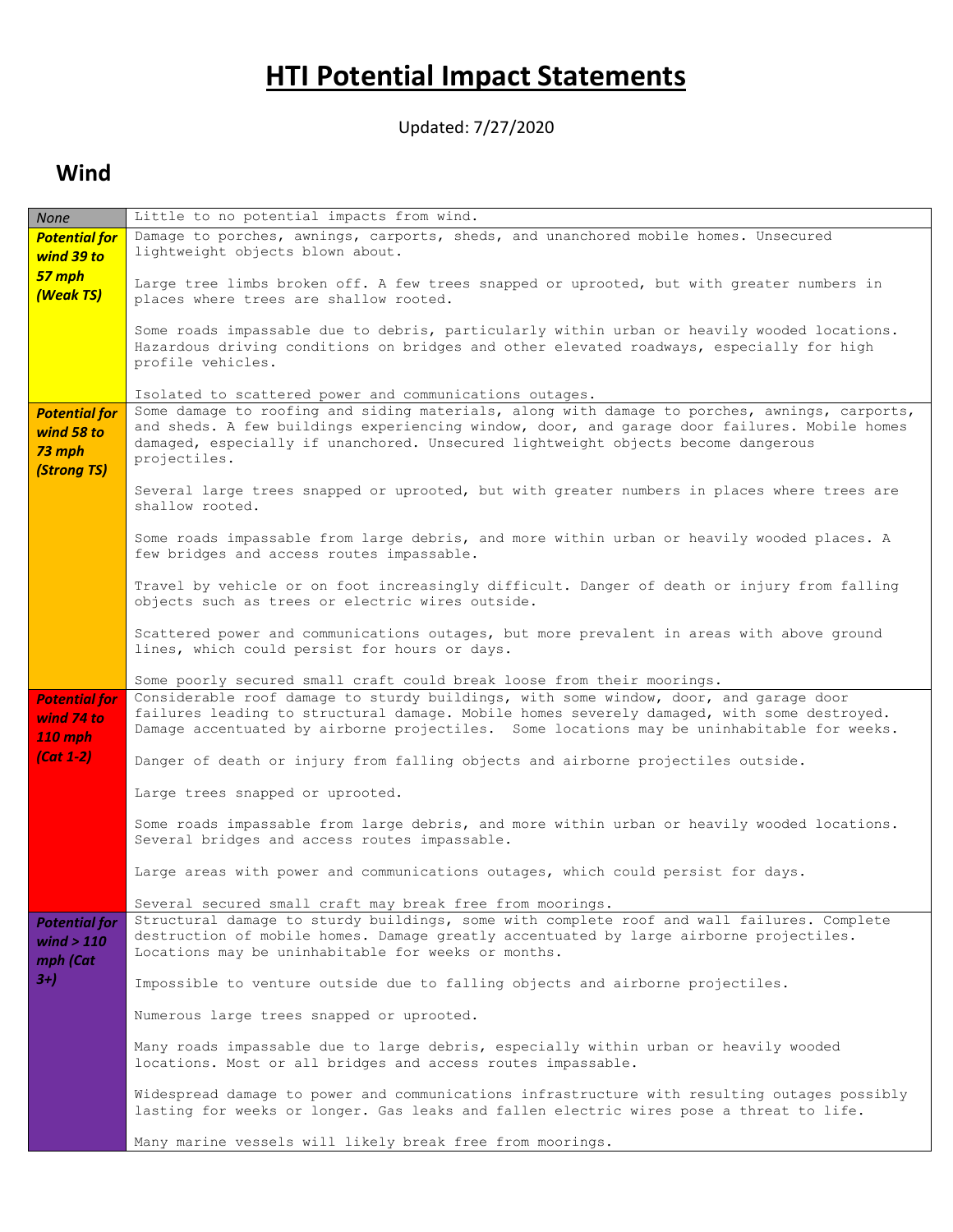### **Storm Surge**

| <b>None</b>                                                        | Little to no potential impacts from saltwater inundation.                                                                                                                                                                                                                                                                                                                                                 |
|--------------------------------------------------------------------|-----------------------------------------------------------------------------------------------------------------------------------------------------------------------------------------------------------------------------------------------------------------------------------------------------------------------------------------------------------------------------------------------------------|
| <b>Potential for</b><br>surge                                      | Localized inundation of saltwater mainly along immediate shorelines and in low-lying spots<br>farther inland near rivers and creeks.                                                                                                                                                                                                                                                                      |
| flooding >1<br>ft above<br>ground                                  | Sections of near-shore roads and parking lots become overspread with surge water. Driving<br>conditions hazardous in places where surge water covers the road.                                                                                                                                                                                                                                            |
|                                                                    | Minor to moderate beach erosion. Heavy surf possibly breaching dunes, mainly in normally<br>vulnerable locations. Strong rip currents.                                                                                                                                                                                                                                                                    |
|                                                                    | Minor to locally moderate damage to marinas, docks, boardwalks, and piers. A few small craft<br>broken away from moorings.                                                                                                                                                                                                                                                                                |
| <b>Potential for</b><br>surge<br>flooding >3                       | Areas of inundation of saltwater along immediate shorelines and in low-lying spots farther<br>inland near rivers and creeks, with storm surge flooding accentuated by waves. Damage to<br>several buildings, mainly near the coast.                                                                                                                                                                       |
| ft above<br>ground<br>(Storm                                       | Sections of near-shore escape routes and secondary roads become weakened or washed out,<br>especially in normally vulnerable low spots.                                                                                                                                                                                                                                                                   |
| <b>Surge</b><br><b>Watch</b>                                       | Moderate to major beach erosion with heavy surf breaching dunes. Strong and numerous rip<br>currents.                                                                                                                                                                                                                                                                                                     |
| /Warning<br>criteria)                                              | Minor to moderate damage to marinas, docks, boardwalks, and piers. Several small craft broken<br>away from moorings, especially in unprotected anchorages. Some navigation aids possibly<br>displaced well off station, creating difficult navigation near inlets and waterways.                                                                                                                          |
| <b>Potential for</b><br>surge<br>flooding >6<br>ft above           | Large areas of deep inundation of saltwater along immediate shorelines and in low-lying spots<br>farther inland near rivers and creeks, with storm surge flooding accentuated by battering<br>waves. Structural damage to buildings, with several washing away. Damage compounded by<br>floating debris. Locations may be uninhabitable for an extended period.                                           |
| ground                                                             | Large sections of near-shore escape routes and secondary roads washed out or flooded and<br>impassable. Flood control systems and barriers could become stressed.                                                                                                                                                                                                                                         |
|                                                                    | Severe beach erosion with significant dune loss.                                                                                                                                                                                                                                                                                                                                                          |
|                                                                    | Major damage to marinas, docks, boardwalks, and piers. Many small craft broken away from<br>moorings, especially in unprotected anchorages, with some lifted onshore and stranded.                                                                                                                                                                                                                        |
|                                                                    | Drinking water and sewer services negatively impacted.                                                                                                                                                                                                                                                                                                                                                    |
|                                                                    | Hazardous containers and materials possibly present in surge waters.                                                                                                                                                                                                                                                                                                                                      |
| <b>Potential for</b><br>surge<br>flooding >9<br>ft above<br>ground | Widespread deep inundation of saltwater along immediate shorelines and in low-lying spots<br>farther inland near rivers and creeks, with storm surge flooding greatly accentuated by<br>powerful battering waves. Many buildings washed away or extensively damaged. Damage greatly<br>compounded by considerable battering by floating debris. Locations may be uninhabitable for<br>an extended period. |
|                                                                    | Near-shore escape routes and secondary roads washed out or severely flooded. Flood control<br>systems and barriers may become stressed or overwhelmed.                                                                                                                                                                                                                                                    |
|                                                                    | Extreme beach erosion with significant loss of dunes. Potential for new inlets carved into or<br>through some barrier islands. Large amounts of sand blocking roads on barrier islands.                                                                                                                                                                                                                   |
|                                                                    | Massive damage to marinas, docks, boardwalks, and piers. Numerous small craft broken away<br>from moorings with many lifted onshore and stranded. Many aids to navigation lost.<br>Significant debris presents a hazard to navigation.                                                                                                                                                                    |
|                                                                    | Water and sewer services likely not available.                                                                                                                                                                                                                                                                                                                                                            |
|                                                                    | Hazardous containers and materials likely present in surge waters.                                                                                                                                                                                                                                                                                                                                        |
|                                                                    | Gas leaks and fallen electric wires pose a threat to life.                                                                                                                                                                                                                                                                                                                                                |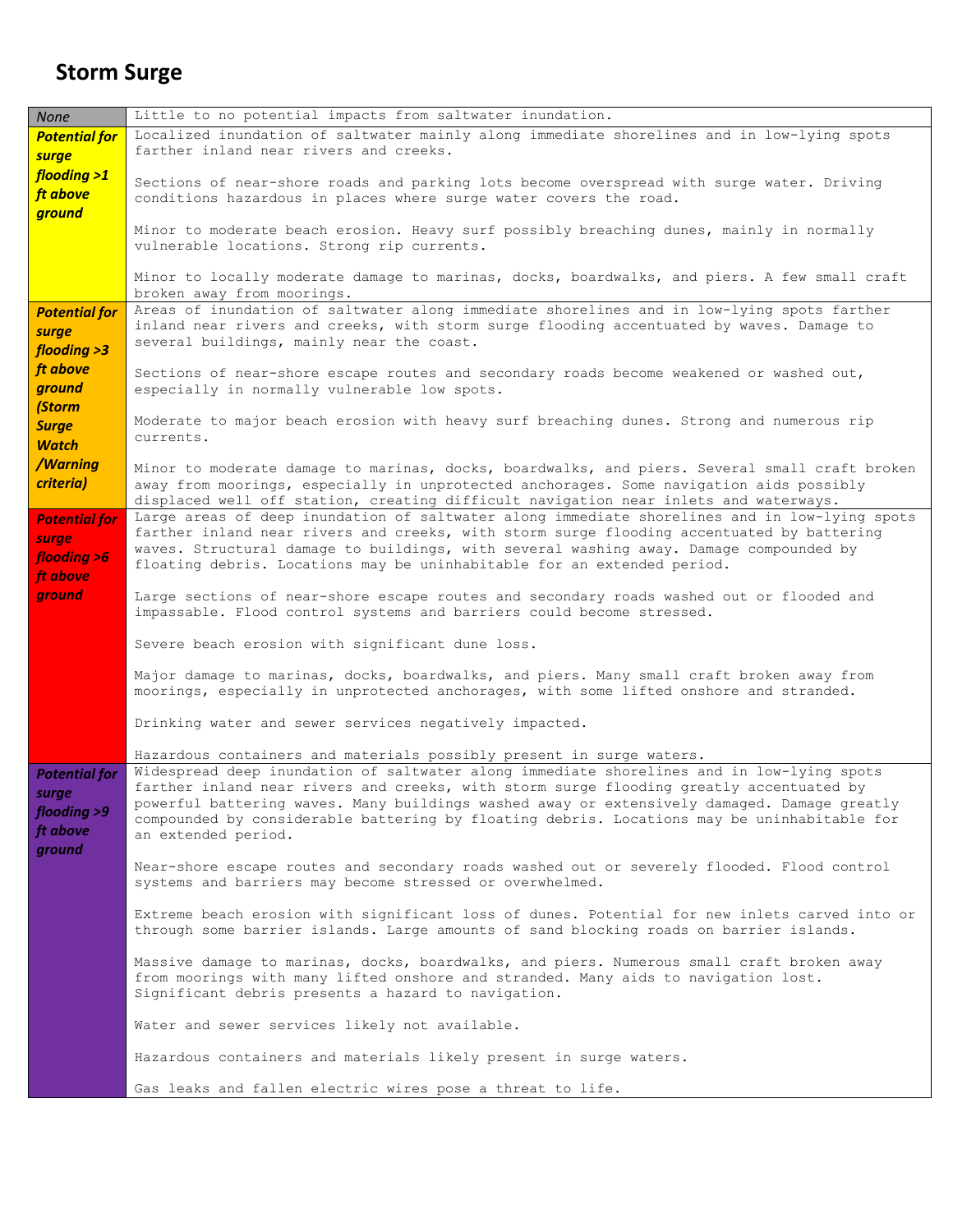## **Flooding Rain**

| <b>None</b>          | Little to no potential impacts from heavy rainfall.                                                                                                                 |
|----------------------|---------------------------------------------------------------------------------------------------------------------------------------------------------------------|
| <b>Potential for</b> | Localized rainfall flooding could prompt a few rescues.                                                                                                             |
| <b>localized</b>     |                                                                                                                                                                     |
| flooding             | Rivers and tributaries could quickly rise with swifter currents. Small streams,                                                                                     |
| rain                 | creeks, canals, and ditches could become swollen and overflow in spots.                                                                                             |
|                      |                                                                                                                                                                     |
|                      | Flood waters can enter a few structures, especially in normally vulnerable spots.                                                                                   |
|                      | Rapid ponding of water could occur at underpasses, low-lying spots, and poor<br>drainage areas. Several storm drains and retention ponds become near-full and begin |
|                      | to overflow. Some brief road and bridge closures.                                                                                                                   |
| <b>Potential for</b> | Moderate rainfall flooding may prompt some rescues.                                                                                                                 |
| moderate             |                                                                                                                                                                     |
| flooding             | Rivers and tributaries could quickly become swollen with swifter currents and                                                                                       |
| rain                 | overspill their banks in a few places, especially in normally vulnerable spots.                                                                                     |
|                      | Small streams, creeks, canals, and ditches overflow.                                                                                                                |
|                      |                                                                                                                                                                     |
|                      | Flood waters can enter some structures or weaken foundations. Several places could                                                                                  |
|                      | experience expanded areas of rapid inundation at underpasses, low-lying spots, and                                                                                  |
|                      | poor drainage areas. Some streets and parking lots take on moving water as storm                                                                                    |
|                      | drains and retention ponds overflow. Driving conditions become hazardous. Some road                                                                                 |
| <b>Potential for</b> | and bridge closures.<br>Major rainfall flooding could prompt many rescues.                                                                                          |
|                      |                                                                                                                                                                     |
| major<br>flooding    | Rivers and tributaries could rapidly overflow their banks in multiple locations.                                                                                    |
| <i>rain</i>          | Small streams, creeks, canals, ditches may become dangerous rivers. Flood control                                                                                   |
|                      | systems and barriers could become stressed.                                                                                                                         |
|                      |                                                                                                                                                                     |
|                      | Flood waters could enter many structures within multiple communities; some                                                                                          |
|                      | structures become uninhabitable or are washed away. Flood waters could cover                                                                                        |
|                      | multiple escape routes. Streets and parking lots become rivers of moving water with                                                                                 |
|                      | underpasses submerged. Driving conditions become dangerous. Many road and bridge<br>closures with some weakened or washed out.                                      |
|                      |                                                                                                                                                                     |
|                      | Drinking water and sewer services could be negatively impacted.                                                                                                     |
|                      |                                                                                                                                                                     |
|                      | Hazardous containers and materials could possibly be present in flood waters.                                                                                       |
| <b>Potential for</b> | Extreme rainfall flooding could prompt widespread evacuations and rescues. As event                                                                                 |
| extreme              | unfolds, rescues could become impossible.                                                                                                                           |
| flooding             |                                                                                                                                                                     |
| rain                 | Rivers and tributaries may overwhelmingly overflow their banks in many places with                                                                                  |
|                      | deep moving water. Small streams, creeks, canals, and ditches may become raging                                                                                     |
|                      | rivers with strong currents. Flood control systems and barriers could become<br>stressed or overwhelmed.                                                            |
|                      |                                                                                                                                                                     |
|                      | Flood waters will enter many structures within multiple communities, some                                                                                           |
|                      | structures becoming uninhabitable or washed away. Flood waters could render escape                                                                                  |
|                      | routes impassable. Streets and parking lots become rivers of raging water with                                                                                      |
|                      | underpasses submerged. Driving conditions become impossible and life threatening.                                                                                   |
|                      | Widespread road and bridge closures with most weakened or washed out.                                                                                               |
|                      |                                                                                                                                                                     |
|                      | Drinking water and sewer services could be negatively impacted.                                                                                                     |
|                      | Hazardous containers and materials could possibly be present in flood waters.                                                                                       |
|                      |                                                                                                                                                                     |